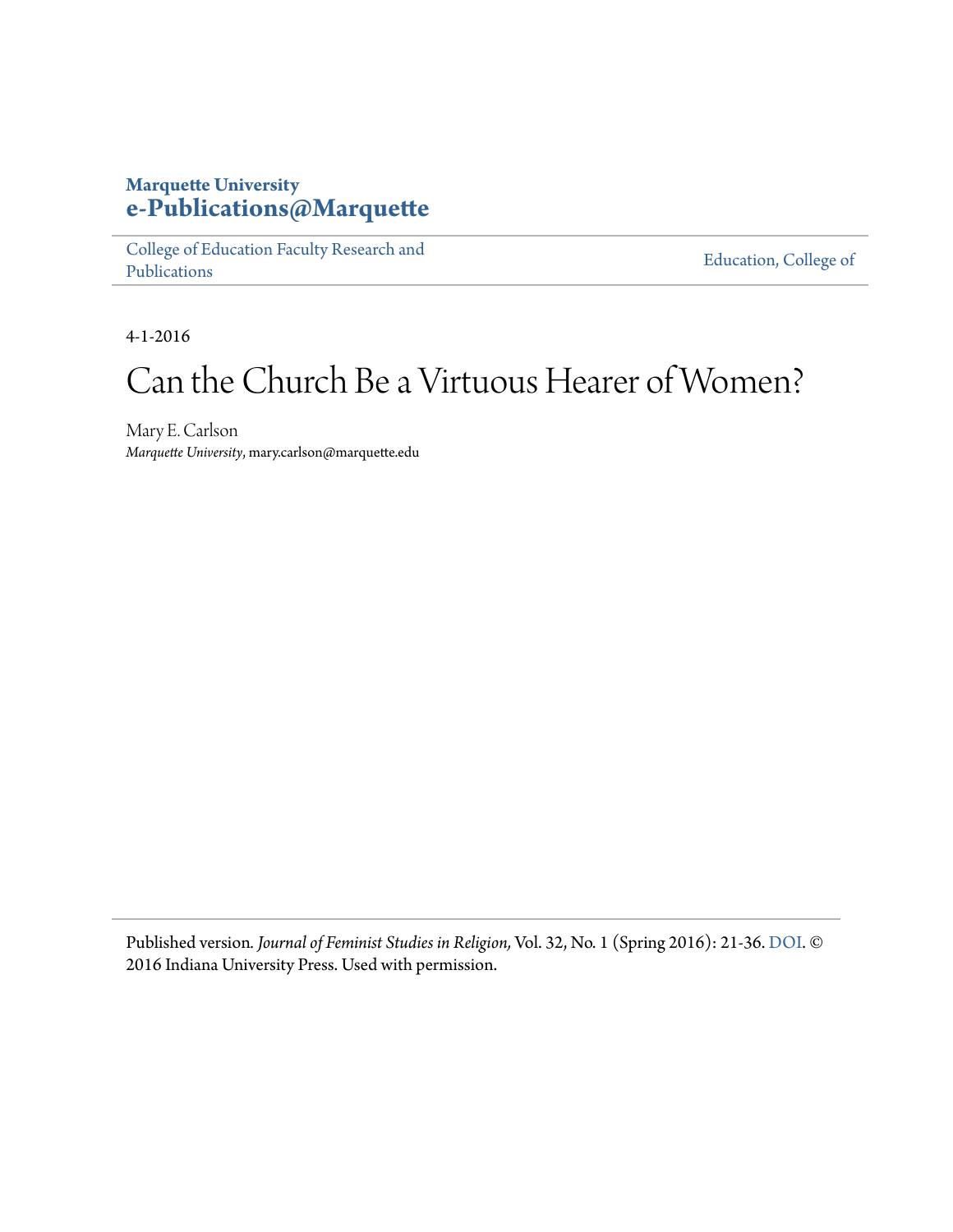# CAN THE CHURCH BE A VIRTUOUS HEARER OF WOMEN?

#### *Mary Carlson*

In 1972, the National Conference of Catholic Bishops attempted to address concerns raised by Vatican II regarding the treatment of women in the Church. The plan was to produce a pastoral letter on "The Role of Women in Society and the Church." Twenty-two years, hundreds of revised pages, and four drafts later, it produced a disappointing fourteen-page pamphlet, *Strengthening the Bonds of Peace*. Using this pastoral as a case study, Carlson asks, can the Church be a virtuous hearer of women? The question is meant to determine if there is an injustice being done and stems from the virtue ethics theory of Miranda Fricker. If there is no injustice, then we must look at the issue in a new way. However, if an injustice is being done, Carlson proposes a way to reapproach women through the hermeneutic of lived experience using Fricker's remedy of virtuous hearing.

In 1972, the National Conference of Catholic Bishops (NCCB), still caught up in the idealism of Vatican II, tried to address concerns the council raised regarding the treatment of women in the Church. The plan was to dialogue, study, pray, and consult with Catholic clergy, theologians, and women from all walks of life and to produce a pastoral letter on "The Role of Women in Society and the Church." Twenty-two years, hundreds of revised pages, and four drafts later, NCCB sent to parishes a disappointing fourteen-page pamphlet entitled *Strengthening the Bonds of Peace*. 1

*Journal of Feminist Studies in Religion* 32.1 (2016), 21–36 Copyright © 2016 The Journal of Feminist Studies in Religion, Inc., • doi: 10.2979/jfemistudreli.32.1.03

<sup>1</sup> National Council of Catholic Bishops (NCCB), US Catholic Conference Committee on Women in Society and in the Church, *Strengthening the Bonds of Peace* (Washington, DC: USCC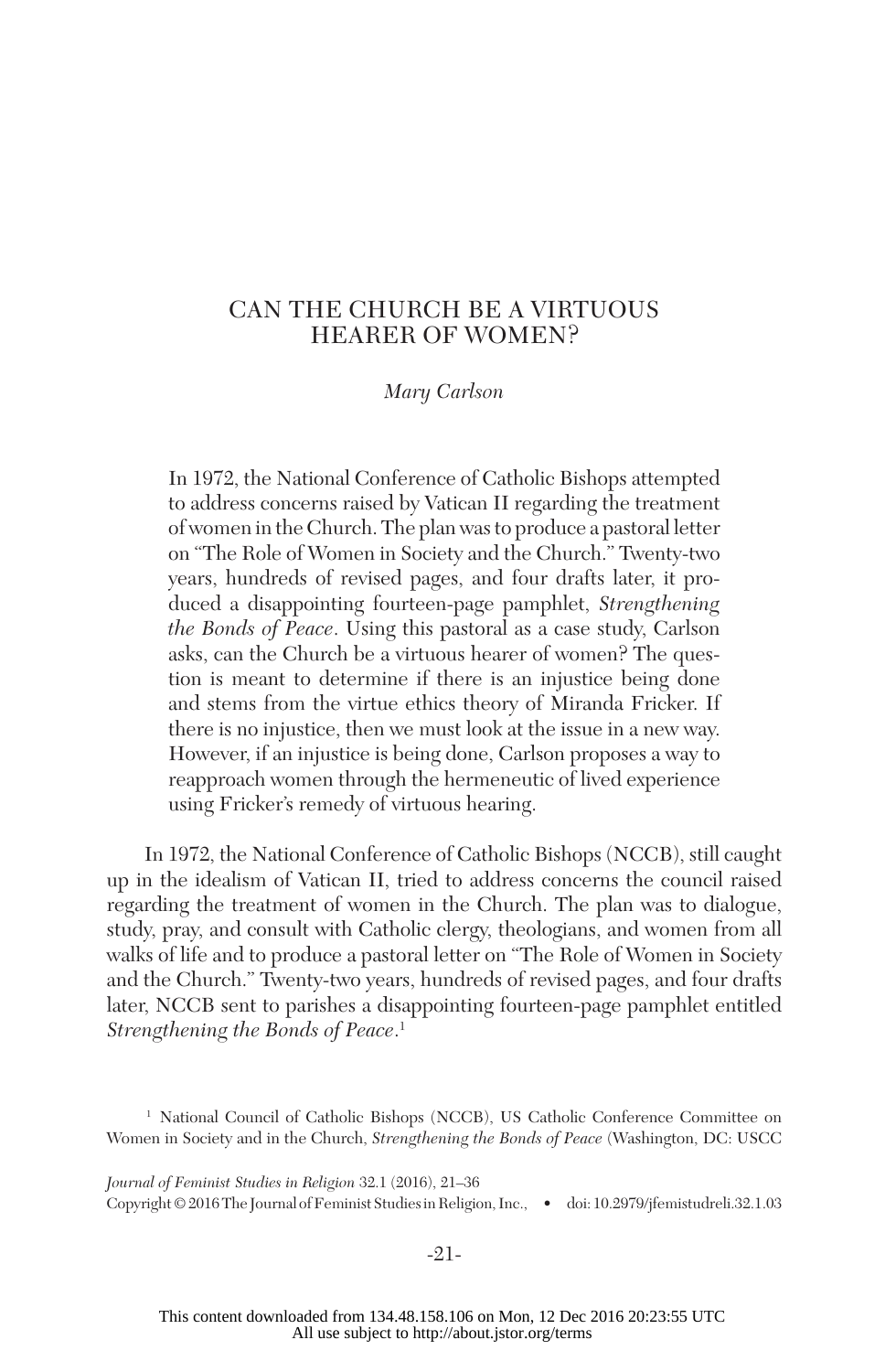While others, such as Lisa Sowle Cahill and Elisabeth Schüssler Fiorenza, $2$ have addressed the rightful role of women in the Church through the hermeneutical lenses of early Church tradition/teaching, scriptural studies, and reason/natural law, this paper addresses women's role through a fourth pillar of Christian ethical reflection–lived experience. Using the history of the writing of the pastoral letter on women as a case in point,<sup>3</sup> the particular question raised here is: assuming that the Church desires to act virtuously, does the Church hierarchy practice virtuous hearing with women? The question is meant to determine if there is an injustice being done and is rooted in Miranda Fricker's virtue ethics theory.4 If there is no injustice, then we must look at the issue in a new way. However, if an injustice is being done, would it be possible to apply Fricker's proposed remedy of virtuous hearing within a framework that has precedent in Church history? If so, it may give the Church hierarchy a way to reapproach women (and possibly other marginalized groups) through the hermeneutic of lived experience.

The first part of this paper examines the question of the Church's possible justice or injustice toward women, using a brief history of the American bishops' attempt to produce a pastoral letter on women as a case study (based largely on Marvin Mich's work,<sup>5</sup> physical copies of the documents when available, and drafts of the pastoral published in the Catholic News Service's Documentary Service *Origins*). The second part briefly explains elements of Fricker's theory regarding testimonial and hermeneutical injustice. The third part notes some ideas of how the Church, in the interest of justice and the common good, might begin to validate women's lived experience and includes an application of Fricker's theory of virtuous hearing, which may be worthy of further investigation.

Inc., 1994). The only hint that this pamphlet addressed women's concerns was that the cover depicted women.

<sup>2</sup> See, for example, Lisa Sowle Cahill, "Natural Law, a Feminist Reassessment," in *Is There a Human Nature?* ed. Leroy S. Rouner (Notre Dame, IN: University of Notre Dame Press, 1997), 78–91. Also see Elisabeth Schüssler Fiorenza, "Word, Spirit, and Power: Women in Early Christian Communities," in *Women of Spirit: Female Leadership in the Jewish and Christian Traditions*, ed. Rosemary Ruether and Eleanor McLaughlin (New York: Simon and Schuster, 1979), 72–99.

<sup>&</sup>lt;sup>3</sup> NCCB, *Strengthening the Bonds of Peace*.<br><sup>4</sup> Miranda Ericker, *Enistemic Injustice*: *Po* 

<sup>&</sup>lt;sup>4</sup> Miranda Fricker, *Epistemic Injustice: Power and the Ethics of Knowing* (New York: Oxford University Press, 2007).

Marvin L. Krier Mich, "Sexism: Women's Voices Silent No Longer," in *Catholic Social Teaching and Movements* (Mystic, CT: Twenty-Third Publications, 1998), 347–84.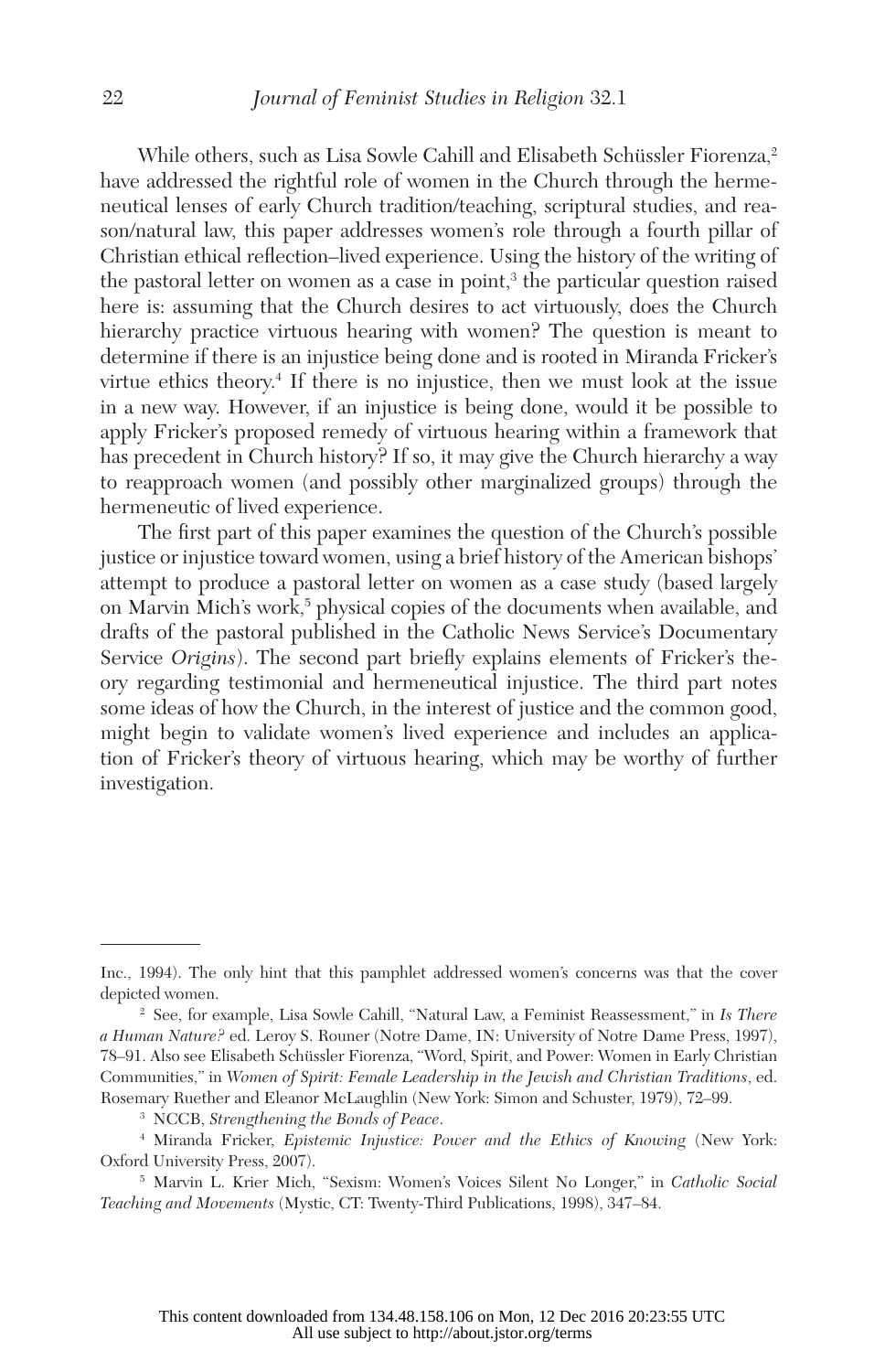# **A Brief History of the NCCB's Attempted Pastoral Letter on Women in Church and Society**

While more than a brief summary of the twenty-two year process and the contents of the drafts is beyond the scope of this paper, some relevant highlights follow. Mich begins his account of the history of the pastoral quoting Donal Dorr, reflecting upon one hundred years of Catholic social teaching, as saying that perhaps the biggest lacuna in the Church's social teaching is its failure to provide an adequate treatment of the issue of justice for women.<sup>6</sup>

In 1972, the NCCB (later called the US Conference of Catholic Bishops, or USCCB, used here interchangeably) formed an ad hoc committee charged with addressing women's concerns and then recommending actions. With input from a wide variety of women, they developed a survey, which they conducted in 1977. In 1982, the committee recommended that the NCCB formally address the concerns women raised, and in 1984, listening sessions were held around the country, eventually involving 75,000 women from one hundred dioceses, sixty college campuses, and forty-five military bases. The committee charged with writing a "pastoral document" was made up of six bishops and seven women (mostly from academia, but representing women who were single, married, vowed religious, and mothers). The intention to enter into dialogue honestly with women from all walks of life (along with questions anticipating elements of testimonial and hermeneutical justice/ injustice) seems reflected in the questions asked: $<sup>7</sup>$ </sup>

- 1. As you reflect upon your experience as a Catholic woman, what stands out for you?
- 2. In what ways do you feel appreciated as a woman in the Church? In society?
- 3. In what ways do you feel oppressed/discriminated against in the Church? In society?
- 4. As you reflect upon your personal experiences, what do you find contributes most to the reconciliation (harmony, affirmation, dignity, healing) of women in the Church? In society?
- 5. As you reflect upon your personal experiences, what do you find contributed the most to the alienation (abuse, divisiveness, dehumanization) of women in the Church? In society?

<sup>6</sup> Ibid., 247.

<sup>7</sup> NCCB, Ad Hoc Committee, *Partners in the Mystery of Redemption: A Pastoral Response to Women's Concerns for Church and Society* (Washington, DC: US Catholic Conference, 1988), 87. I have edited the questions slightly for length.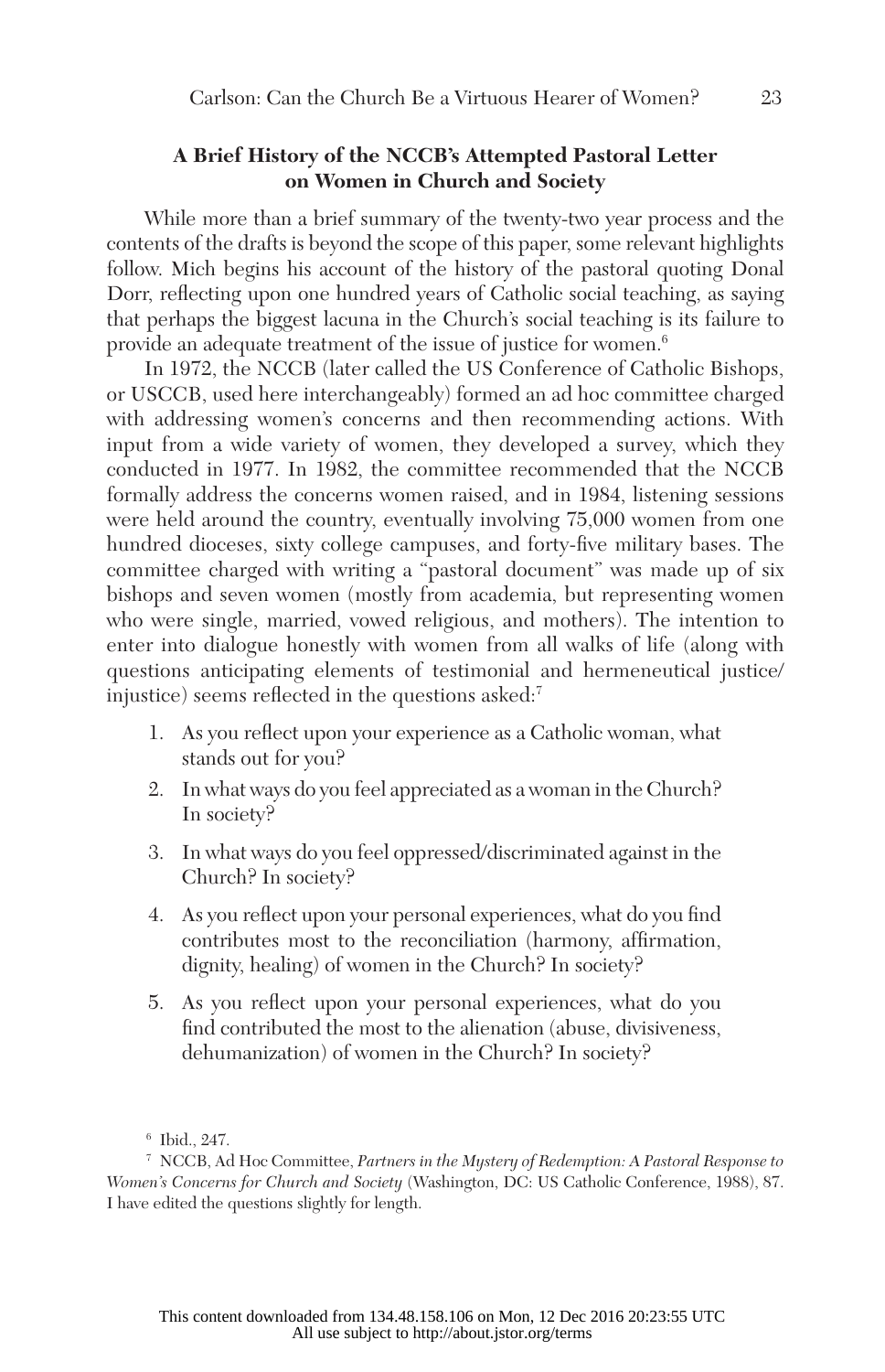6. As you reflect upon your personal experiences, what issues themes emerge as the most important for development of the bishops' pastoral letter on women in the Church and society?

Since women are not a monolithic entity, upon publication, their response was not universal.8 However, while some women offered support for traditional Church teaching, more asked the Church to address perceived discrimination within the Church, and beyond that, to offer contrition. In 1988, the NCCB issued its first draft, *Partners in the Mystery of Redemption: A Pastoral Response to Women's Concerns for Church and Society*, a ninety-nine page document.9

*Partners in the Mystery of Redemption* contained a *report* of what the committee heard through its extensive listening process, a *reflection* of Catholic thought, and a *response* intended to seek remedies to injustices and to promote positive values advocated by women. The four headings in the document reflected concerns of women: as persons, in relationships, in society, and in the Church. That draft was the last to quote directly from and to be genuinely reflective of women's actual voices.

The second draft of the letter, written in 1990, *One in Christ Jesus: A Pastoral Response to the Concerns of Women in Church and Society*, 10 was not put to a vote by the NCCB, due to an international episcopal consultation that the Vatican called for. The third draft was written in response to what the Vatican called "implications for the Church universal." *Called to Be One in Christ Jesus*  was presented to the entire body of bishops and returned to committee again after their input.<sup>11</sup> The fourth version (*One in Christ Jesus*) was finally put to a vote.12 The bishops voted 137 to 110 in favor of publishing the draft, but, because it required a two-thirds majority to publish, it failed.13

A number of differences are evident between the first and fourth drafts, only a few of which there is space to comment on here. One striking difference, however, is that women's voices can scarcely be heard in the fourth draft—all direct quotes from women in the first draft were eliminated from *One in Christ Jesus.*<sup>14</sup> The first draft had called for more study of the ministerial priesthood, while upholding current practice (largely on the basis of unbroken tradition) and called for expediting the study of admitting women to the diaconate. The

<sup>8</sup> While I can try to hear and internalize the categorical experience of others, and to hear them virtuously, I can only write from my own schema. I have found allusion to but no data that separates out the concerns about or responses to this document from women of various socioeconomic statuses, LGBT status, abilities/disabilities, or racial/ethnic groups. 9

NCCB, *Partners in the Mystery of Redemption*.

- <sup>10</sup> *Origins* 19 (April 25, 1990): 717, 719–40. 11 *Origins* 21 (April 23, 1992): 761, 763–76.
- 
- 12 NCCB, *One in Christ Jesus* (Washington, DC: US Catholic Conference, 1992).

13 Patrick Carey *Pastoral Letters and Statements of the United States Catholic Bishops*, vol. 6, *1989*–*1997* (Washington, DC: US Catholic Conference, 1998).

14 NCCB, *One in Christ Jesus*.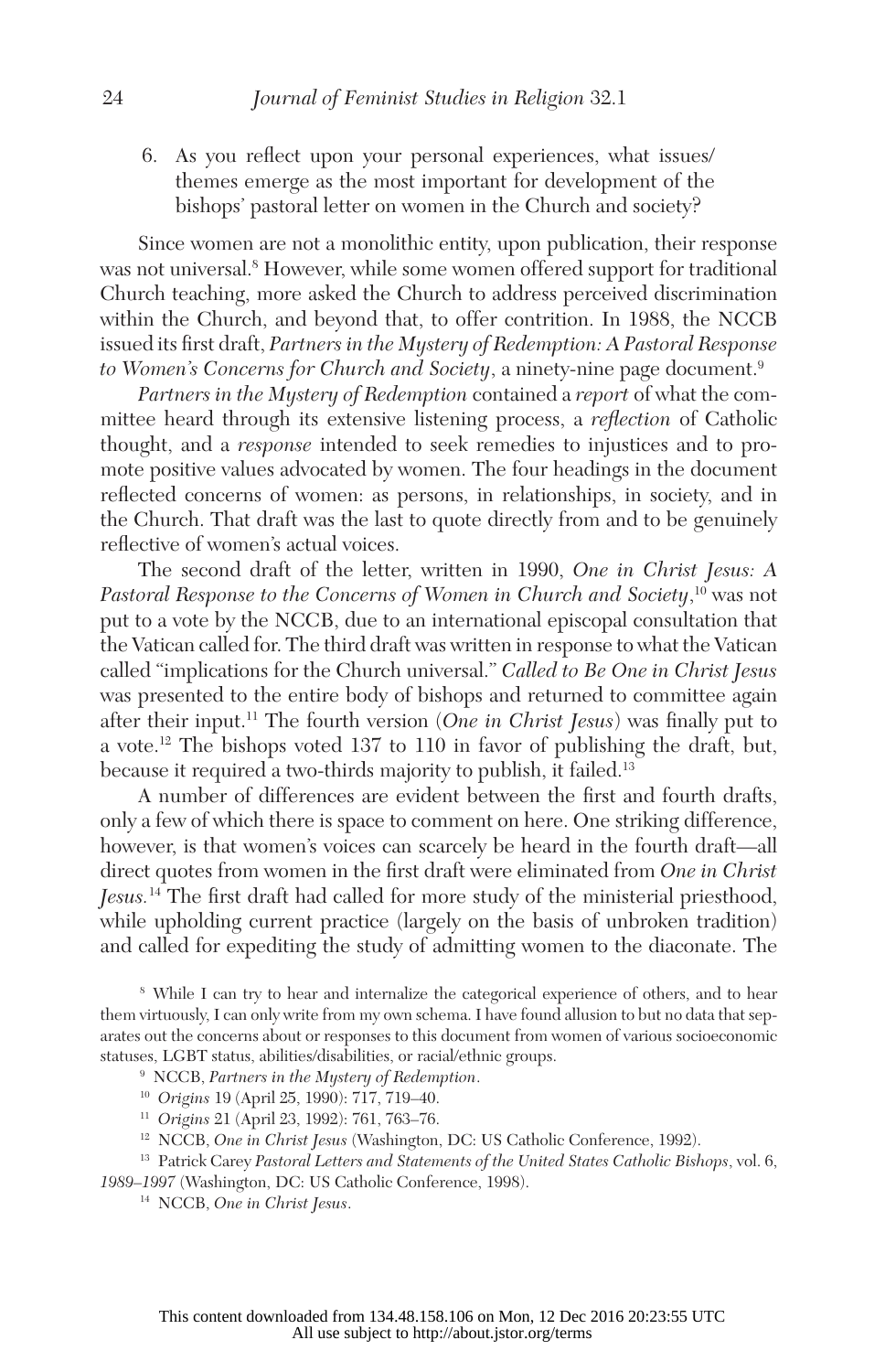committee pointed out that women were already performing most of the functions of the diaconate through lay ministry and were "capable of accomplishing all of them."15 The fourth draft, while still calling for the study of the possibility of the diaconate for women, reaffirmed the Church's teaching on the male priesthood. One strong argument used in the fourth draft was that the priest was the sacramental sign of Christ and relied on "the natural symbol of gender."

This switch from using tradition as the main argument to a greater reliance on analogy was also evident in the area of inclusive language. While the first draft calls for inclusive language in liturgical and educational settings "whenever possible,"<sup>16</sup> the fourth draft, while recognizing the need to specifically change terms such as *men* and *brothers* to more inclusive words, encourages caution, rejecting the "ideological overtones" surrounding the issue: "Especially we must recognize the normative nature of Christ's revelation to us that God is our Father and hence preserve the Trinitarian names. Such language is not merely metaphorical. It is analogical, that is, it expresses, albeit in an imperfect and limited way, the truth of the life of the Trinity."17

In summarizing the final, fourteen-page version of the pastoral (which was delivered to parishes in pamphlet form), the way the documents begin and end seems symbolic. The first draft begins with an account of the "Samaritan Woman" (John  $4:39$ ) as an example of women being among the first (if not *the* first) witnesses to Jesus's proclamation of the Kingdom of Heaven and the Resurrection.<sup>18</sup> The committee then transparently recounts its membership, its charge from Vatican II, and the process through which the first draft was written. *Partners* closes with the call for implementation of its recommendations (rather than "empty words"), and the charge, "Thus, having heard the word, we must respond with imagination and courage to eradicate *the injustice* which keeps us from the full stature of Christ." It ends with Mary's proclamation of the Magnificat (Luke 1:46–55), which may be seen as a call to justice and to the overthrow of oppressive social order. The third draft (1992) begins with a truncated version of the first drafts, and includes the caveat that the bishops were now responding as the "authentic teachers of faith," not using consultants from the social sciences as they had in the pastorals on war and the economy: "We did not respond as empirical scientists following a rigorous method leading to scientific conclusions. Nor did we attempt with scientific accuracy to clarify all the issues and the causes of the concerns women raise."19

The fourth draft of the pastoral ends with the reiteration of the bishops' roles as teachers and ministers and their responsibility to make known the

<sup>15</sup> NCCB, *Partners in the Mystery of Redemption*, 75.

<sup>16</sup> Ibid., 78.

<sup>17</sup> NCCB, *One in Christ Jesus*, 26.

<sup>18</sup> NCCB, *Partners in the Mystery of Redemption*, 1.

<sup>19</sup> NCCB, *One in Christ Jesus*, 1.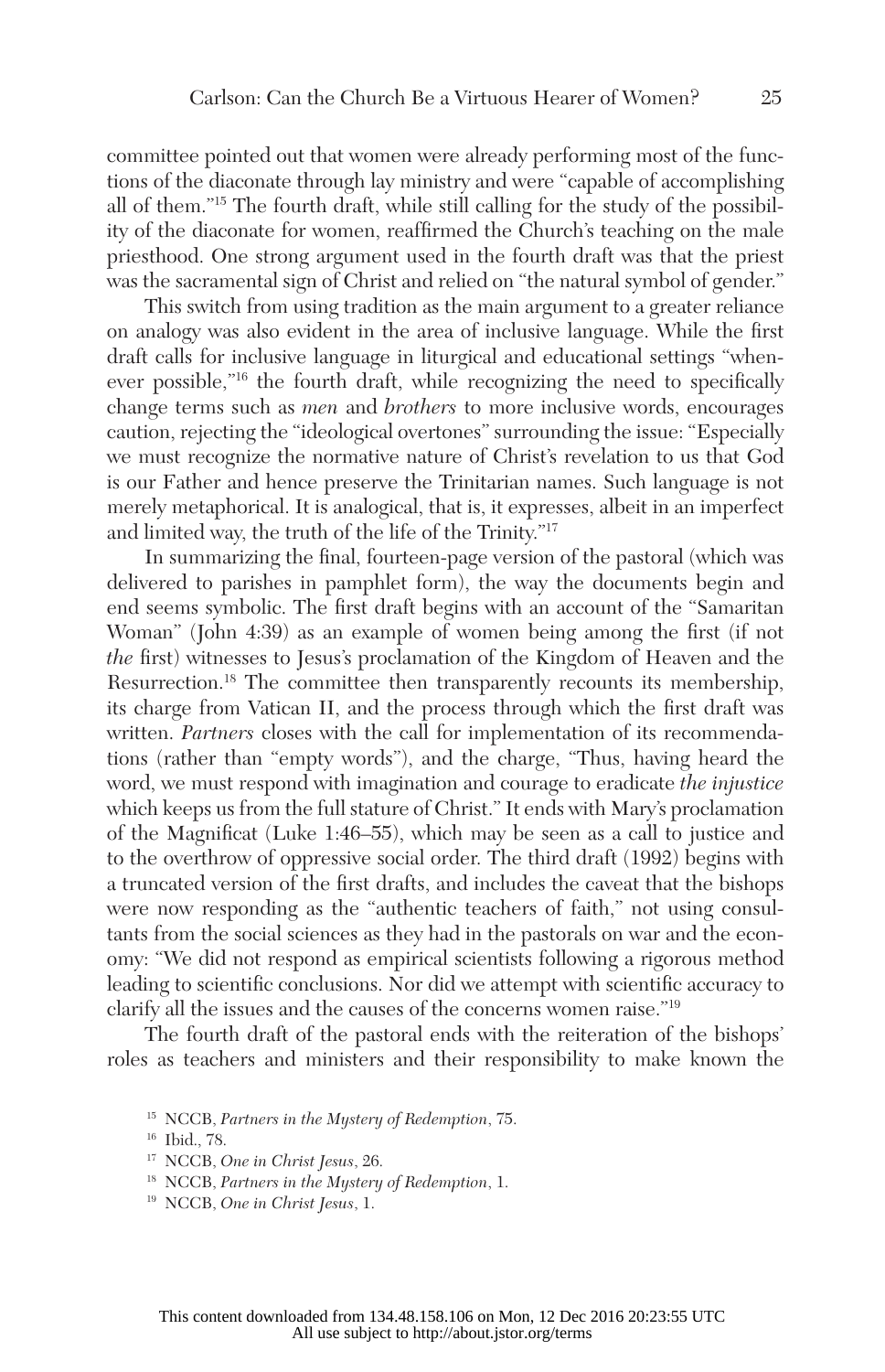wisdom of sacred scripture and the Church's tradition, which will "serve to strengthen our communion with one another in Christ Jesus."20 Hence, that the fifth and final document (*Strengthening the Bonds of Peace*, 1994), begins the first paragraph by reiterating what women are *not* allowed to do (summarizing and affirming the teaching and practice that ordination is reserved for men) should come as no surprise.<sup>21</sup>

The NCCB added their affirmation of Pope John Paul II's praise of women's "necessary and irreplaceable" role in the Church. The pamphlet denounces discrimination and espouses equality but more strongly emphasizes the "diversity of gifts" offered by females and males. The second paragraph on the first page encourages our "brothers and sisters" (even this address indicates how tone-deaf the pamphlet is, by addressing it to "brothers" before the "sisters" whose issues it addresses) to accept and understand more fully the *Ordinatio Sacerdoctales*, the official teaching on the all-male priesthood. Acknowledging that the teaching had started a firestorm in some quarters, the bishops wrote, "some received the teaching with joy and peace. Others found acceptance difficult." The bishops continued, extending the invitation to strengthen the bonds of peace, "For certainly, all can agree that peace is a blessing we long for."22 There is little doubt that the bishops longed for peace and that they envisioned that peace coming through women's acceptance of the teaching in a "peaceful" manner.

It is instructive that the directions for use and accompanying materials for the pamphlet were roughly *three times* the length of the pamphlet itself (forty-eight pages).23 Among the resources is advice that homilists should address the topics of women's equal dignity in ministry and family life throughout the liturgical year; "but, proceed with caution. Remember that the idea of women as partners with men is still new to many, and not always easily received."24 The bishops insist that dialogue is essential (although forbidden on the topic of women's ordination) and an instrument of peacemaking. "We can use dialogue to approach complicated, confusing, and often polarizing issues such as the topic of women . . . in the Catholic Church."<sup>25</sup> The bishops add, "the presence of opposing ideas is actually healthy."26 Hence, women's voices may be "heard" but only on certain topics. The section ends with signs of "progress," a survey of the many roles women were able to perform in the Church at that

21 NCCB, *Strengthening the Bonds*. 22 Ibid., 1.

 $25$  Ibid., Section 6, 1.

<sup>20</sup> Ibid., 26.

<sup>23</sup> NCCB, *Strengthening the Bonds of Peace*, Resource Packet (Washington, DC: US Catholic Conference, 1994).

 $24$  Ibid., Section 3, 1.

 $26$  Ibid., Section 6, 7.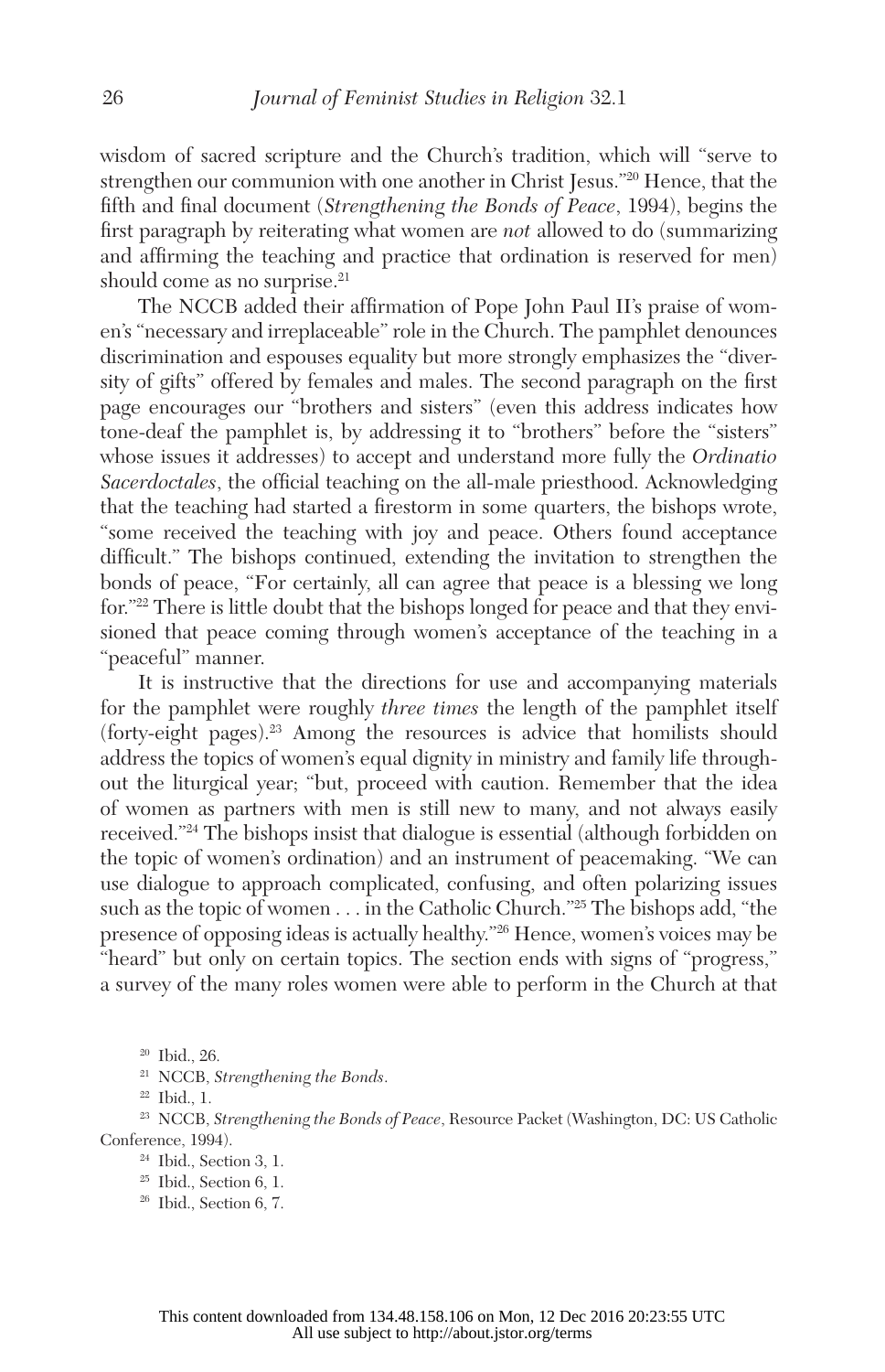time. Unsurprising to anyone who visits a parish office or attends Sunday mass was the report that  $85$  percent of parish ministers were women.<sup>27</sup>

In a collapsed version of history, suffice to say that each draft was further removed, both literally and figuratively, from the hands of women, culminating in the final pamphlet being written by two (male) bishops.<sup>28</sup> Each of the subsequent drafts was more reflective of the criticism, by some bishops but most strongly the Vatican, that the role of the bishops to teach had been abdicated and that the active listening posture, which had been adopted in the early days of the ad hoc committee, did not reflect the bishops' proprietary teaching role.<sup>29</sup>

## **Fricker's Theory of Testimonial and Hermeneutical Injustice**

In examining whether an injustice was committed through the lens of virtue ethics, a definition of terms is in order. *Virtue ethics*, as understood here,<sup>30</sup> means a form of normative ethics that emphasizes the development of virtues, particularly prudence, in an attempt to discern what attitudes and actions will bring about human flourishing and the common good. Both human flourishing and the common good are the result of just actions determined by right reason. Both just actions and right reason must take into account lived experience, as Fricker's theory does. I make the assumption here that Fricker's ethical theory, although secular, is compatible with the Church's long embrace of Thomistic/ Aristotelian teaching on virtue and ethics. This case will be centered on the cardinal virtues of prudence (perhaps more readily understandable in another common translation, practical wisdom) and justice.<sup>31</sup>

Fricker's theory, as outlined in her book*, Epistemic Injustice: Power and the Ethics of Knowing*, was a philosophical response to the influence of positivist linguistic analysis.32 She and other critics felt that particular philosophy lacked

<sup>30</sup> Space limitations preclude me from anything but a brief definition of virtue ethics here. Aside from Fricker's treatment in *Epistemic Injustice*, writings on virtue ethics abound, beginning with Aristotle's *Nicomachean Ethics* through Aquinas's *Summa Theologica* to current books, including Roger Crisp and Michael Slote, *Virtue Ethics (Oxford Readings in Philosophy*) (Oxford: Oxford University Press, 2007).

<sup>31</sup> A description of the Church's long embrace of virtue ethics, again, is beyond the scope of this paper. For one source of the appropriateness of applying virtue ethics to the actions of the bishops, see the 1993 *Catechism of the Catholic Church* (http://www.vatican.va/archive/ENG0015 / INDEX.HTM), Article 7, which includes definitions of just, prudent, and virtuous behaviors. The tradition of Christian theological ethicists continues today with Catholic moral theologians such as Margaret Farley, James Keenan, and Bryan Massingale.

 $32$  For an extensive discussion of positivist linguistic analysis (also called logical positivism), which rejects metaphysics and has an empirical basis, and its relationship to other philosophical

 $27$  Ibid., Section 6, 10.

<sup>28</sup> Mich, "Sexism," 262.

 $29$  Ibid.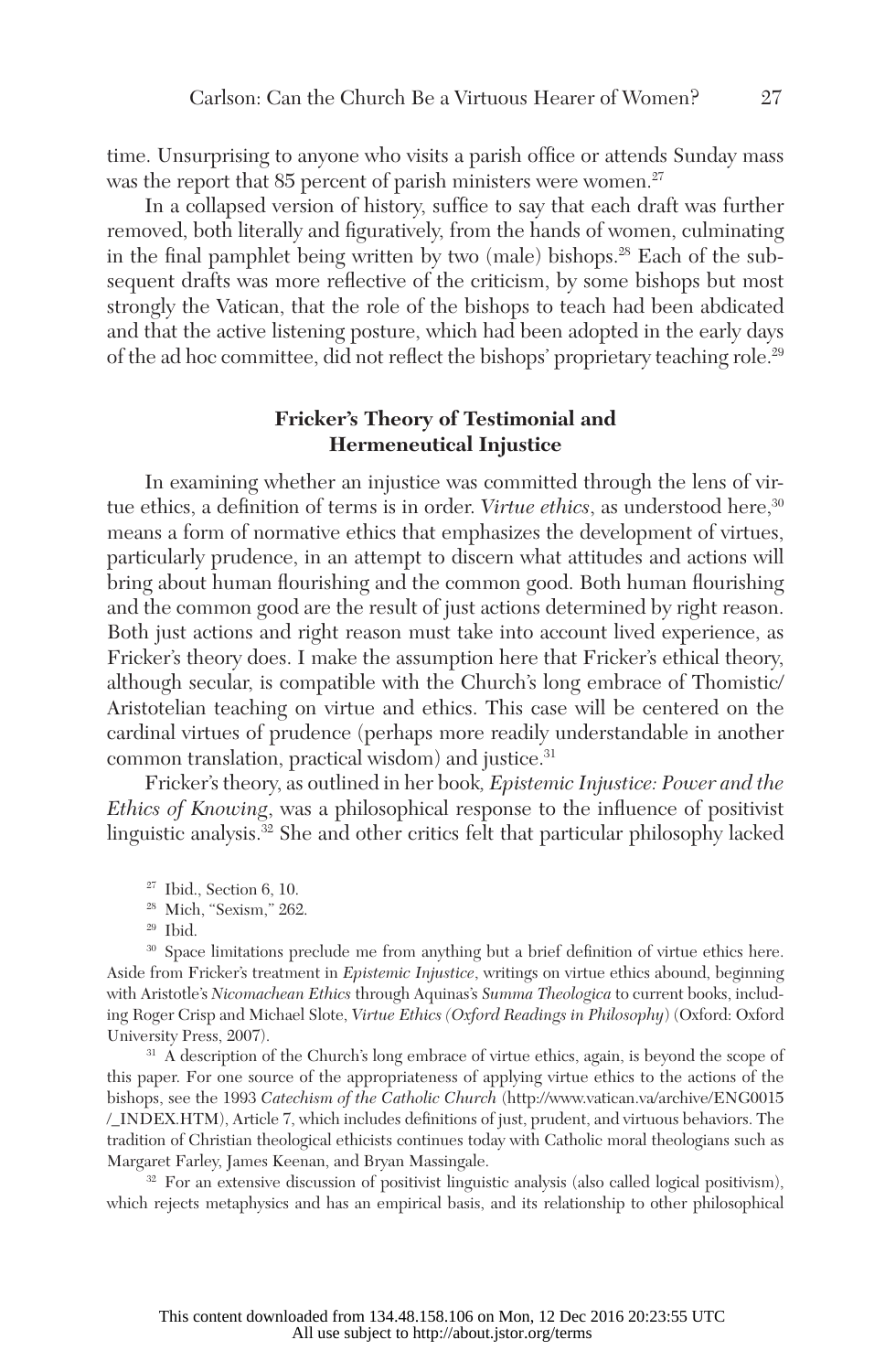agential responsibility for injustice and neglected the study of ethics. Her theory aimed to make epistemology more relevant to current experience. Fricker says, "epistemology is gradually being broadened . . . to cultivate a closer relationship to actual epistemic practices . . . when we take our primary subject matter to be those human practices through which knowledge is gained, or indeed lost."33 So, while not directly tied to theology, her work is applicable in terms of how knowledge is shared, understood, built, and conveyed. Since one of the foci of Catholic theological ethics is experience, her focus on the injustices in socially situated, lived experience would include the Church as a place where the study of ecclesial knowledge (or ecclesial epistemology) would occur.

Culpability for some of Fricker's injustice is largely agential (meaning that the injustice is committed by one person to another<sup>34</sup>) as is the case in *testimonial injustice*. Testimonial injustice occurs when one person disbelieves another because "prejudice causes a hearer to give a deflated level of credibility to a speaker's word."35 So, one person might disbelieve another due to differences in gender/sexuality, race/ethnicity, social class, or other conceptual divisions of humanity that make one person feel another is inferior.

Other injustices are largely structural, in which society as a whole (or a representative or segment of that society in power) commits the injustice. In *hermeneutical injustice*, people are disbelieved because, "a gap in collective interpretive resources puts someone at an unfair disadvantage when it comes to making sense of their social experiences."36 In other words, this sort of injustice occurs when, usually due to closely held power structures (such as the Church's hierarchy), there is a lack of input from marginalized groups, so that neither group has language to serve as a basis for belief in, or understanding of, the experiences of the marginalized group. We are all epistemologically blocked.

Simply stated, Fricker's injustice occurs whenever prejudice on the hearer's part, caused by the hearer's stereotypic judgment of the speaker or "knower" in Fricker's terminology, causes the *hearer* to give the *knower* less credibility. Therefore, the knower is not "heard," resulting in the primary harm of unjustly being disbelieved and thus being devalued as a person. Secondary harm occurs both in whatever the practical, immediate consequences of being disbelieved, discredited, or disregarded might be and also epistemologically, in being prematurely removed from further dialogue or access to the capacity to know. To be clear, in Fricker's terminology, the "hearer" is the person(s) listening to and

movements, see A. J. Ayer, *Philosophy in the Twentieth Century* (New York: Random House/ Vintage, 1984).

<sup>33</sup> Fricker, *Epistemic Injustice*, vii.

<sup>&</sup>lt;sup>34</sup> While there is some philosophical debate about structures acting as agents, I use Fricker's individual meaning here.

<sup>35</sup> Fricker, *Epistemic Injustice*, 1.

<sup>36</sup> Ibid.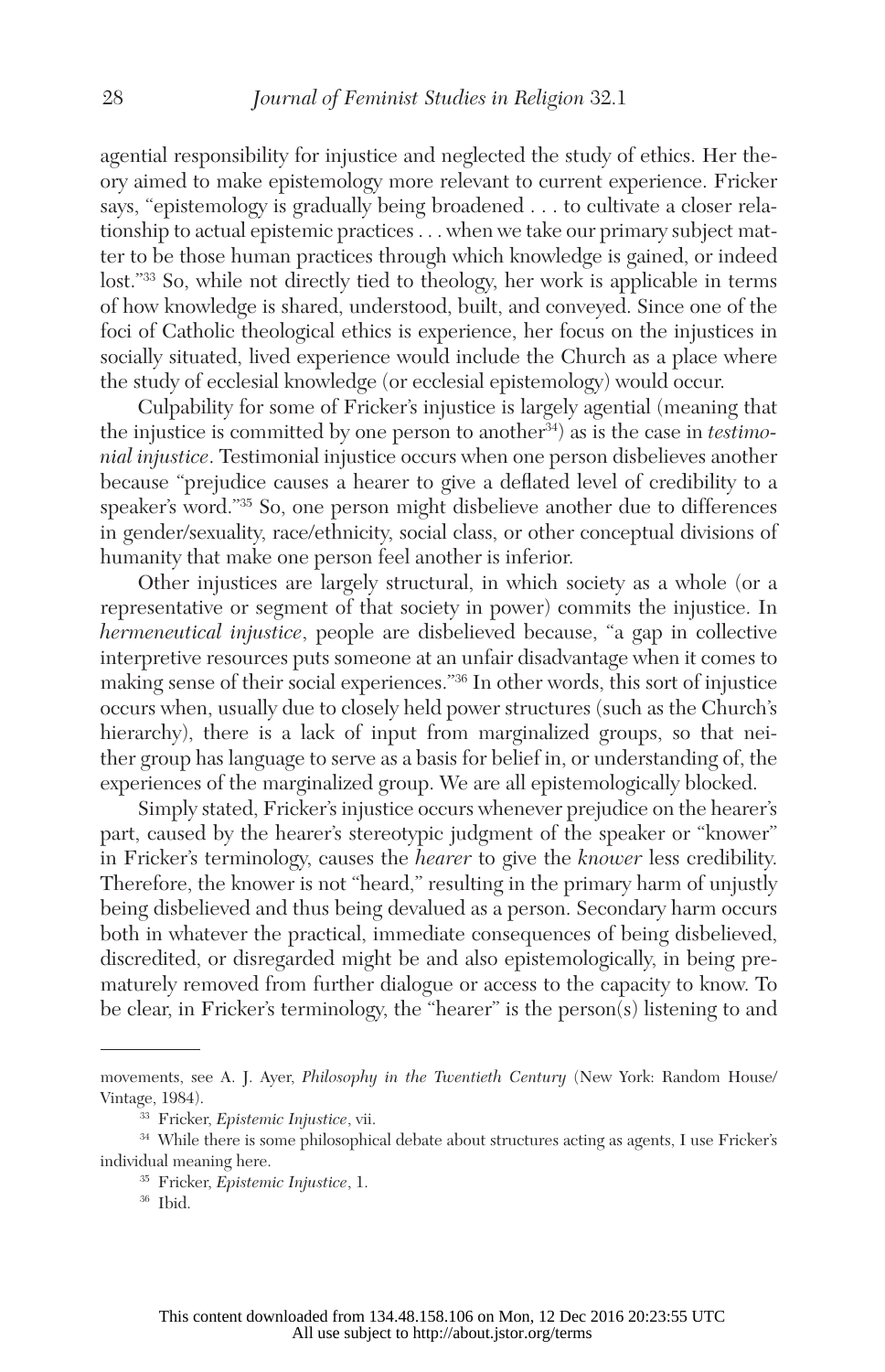judging the speaker. In this particular case, the "hearer" refers to the Church hierarchy. The "knower" is the expert witness, or the person who speaks from their own lived experience—in this case, the "knowers" are Catholic women.

Fricker uses the example of the trial in *To Kill a Mockingbird* by Harper Lee to explain *testimonial* injustice.<sup>37</sup> In that trial, a black man, Tom Robinson, is wrongly accused and convicted of the sexual assault of a white woman, in spite of the facts presented, which proved that Tom could not have committed the crime. So, despite physical evidence to the contrary, because Tom was black, the white jurors who heard his testimony judged him to be either incredible or untrustworthy and found him guilty of a crime he did not commit. The primary harm done was that he was not "heard" as any human being should be. The secondary harm in this case was much greater—he was murdered by vigilantes before he could appeal his sentence.

As another example, when my son-in-law brought his baby to the doctor because he was concerned about an unusual rash, a white pediatrician, who was not the baby's regular doctor, explained to him that it was important to change a baby's diaper frequently to avoid diaper rash. My son-in-law (who has many tattoos and is Puerto Rican) patiently explained that he was a stay-athome parent, that this was his second child, and that he had managed to avoid any serious rashes through the baby's first year. The pediatrician remained skeptical—my son-in-law was less credible in her opinion than a stay-at-home mom would be—or perhaps less credible because of his tattoos or ethnicity. The primary harm was that he was doubted as a competent parent. The secondary harm, had he not come back the next day to see the regular pediatrician and gotten a prescription for the rash, would have been more pain and discomfort for the baby.

To illustrate *hermeneutical* injustice, in which society as a whole is discriminatory toward marginalized groups, Fricker uses the experience of sexual harassment. Prior to the mid- to late twentieth century, men in Europe and America held power closely, with limited input from women in the realms of academia, law, religion, and politics. Because there were few women in the power structure, they were hermeneutically marginalized, unable to participate equally in the practices through which social meanings were generated and shared. Because men were only familiar with what we now call sexual harassment from their own point of view, it was inadequately conceptualized in society and therefore unable to be really shared and understood. In addition, because of prevailing attitudes of guilt and shame, women did not readily discuss the harassment, further hampering the concept development. The harm done to many women, beyond being disbelieved or misunderstood, was both physical and psychological. It was not until consciousness-raising groups were initiated

<sup>37</sup> Harper Lee, *To Kill a Mockingbird* (Philadelphia: J. B. Lippincott, 1960).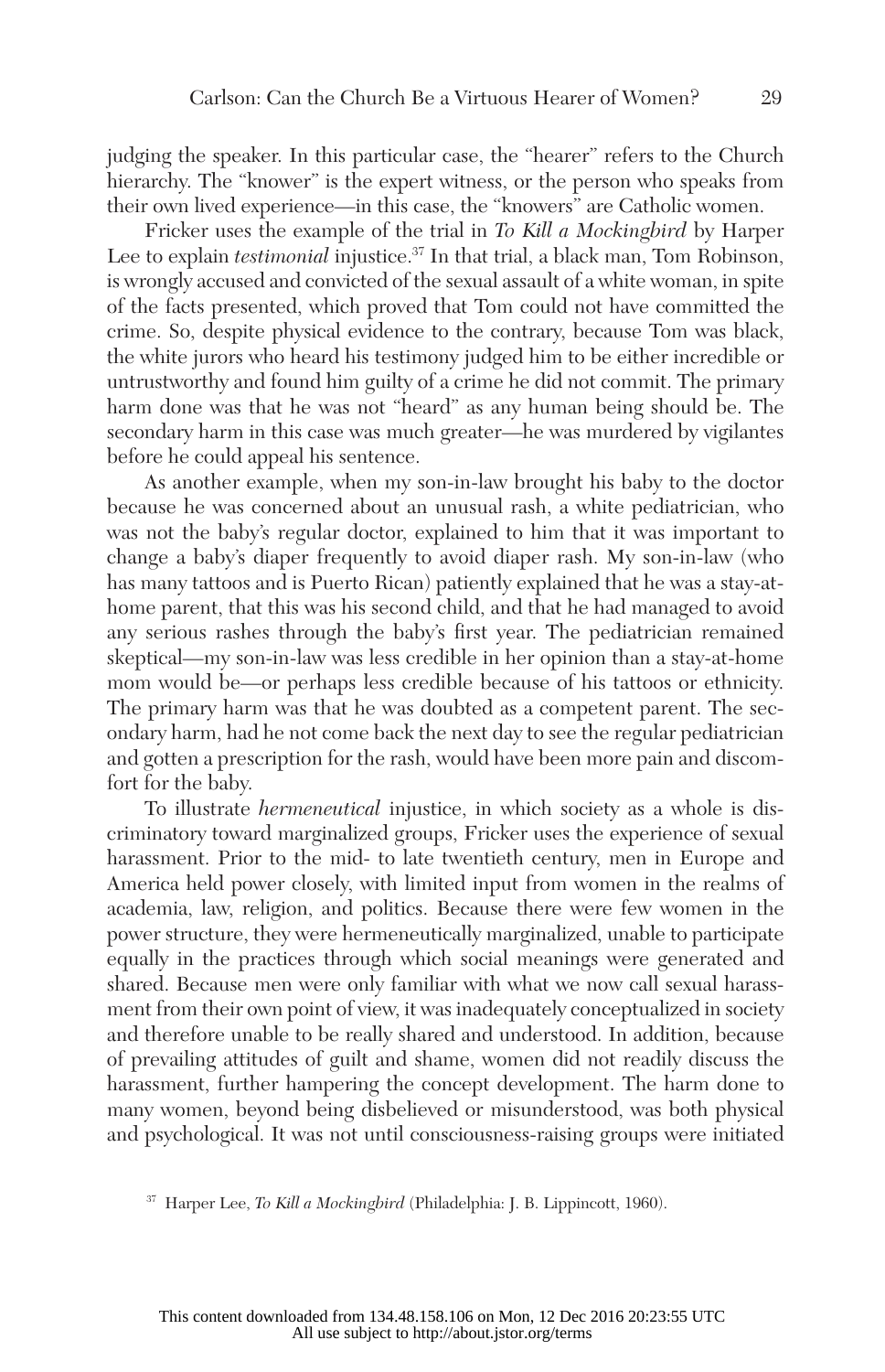during the women's movement of the 1960s and 1970s that women began to discuss and to name this phenomenon.<sup>38</sup>

In addition, though generally unnoticed, in the case of hermeneutical injustice, not only is there situated hermeneutical inequality (in which members of the marginalized group are unfairly disadvantaged in rendering themselves intelligible) but there is also harm done to the hearer. The hearer, who is part of the dominant group, also suffers from hermeneutical lacuna and cognitive disablement, or the inability to understand certain concepts that we have no words for. This paper discusses the application of virtue ethics to this idea (in a philosophical sense) and the harm to full communion (in a theological sense) later. For now, suffice it to say that in hermeneutical injustice, *prudence* is lacking, *experience* is disbelieved, *common good* is thwarted, *truth* is not understood, and *justice* is not served. With that as the context of testimonial and hermeneutical injustice, I apply Fricker's theory to examine the case in point, the history of the creation of the pastoral letter on women's role in the Church.

### **Application of Fricker's Theory to the NCCB's Pastoral on Women**

In hindsight, it is clear where the pastoral went awry. In his encyclical *Mater et Magistra,* (St.) Pope John XXIII, building on the work of Joseph Cardijn, advocated the *look, judge, act* model (based upon the virtue of prudence, right reason applied to action, according to Aquinas), as a way for the Church to undertake the social action called for by the Council.<sup>39</sup> The first step of prudence is to *look*, taking good counsel through inquiry. In our case, this was justly undertaken by the original NCCB ad hoc committee, as demonstrated by the questions they asked women and the broad net they cast for their survey. The second step is to *judge* what you have discovered in your inquiry. Again, this appears to have been done justly through the long process of listening and producing the first draft of the letter, which was faithful to the lived experience of the women surveyed. The third step is to *act* upon what you have found and

<sup>38</sup> One might have some confusion here on the difference between testimonial and hermeneutical injustice in the case of Tom Robinson. Certainly, while structural prejudices influenced the jury, Tom knew and understood that he was not guilty, as did members of the jury. There was language developed that all parties could understand—it was simply overridden by prejudice. If the injustice were hermeneutical, Tom would not just be disbelieved, but he would be unable to adequately express or perhaps even understand what had happened. Tom both knew and understood what had happened, as did many members of the white community.

39 Mater et Magistra: Encyclical of Pope John XXIII on Christianity and Social Progress, May 15, 1961, #236, http://w2.vatican.va/content/john-xxiii/en/encyclicals/documents/hf\_j-xxiii\_enc \_15051961\_mater.html; Joseph Cardijn, "See, Judge, Act—Fifty Years of Catholic Social Practice," http://www.cardijn.info/2011/05/see-judge-act-fifty-years-of-catholic.html; and Bernard V. Brady, *Essential Catholic Social Thought* (Maryknoll, NY: Orbis, 2008).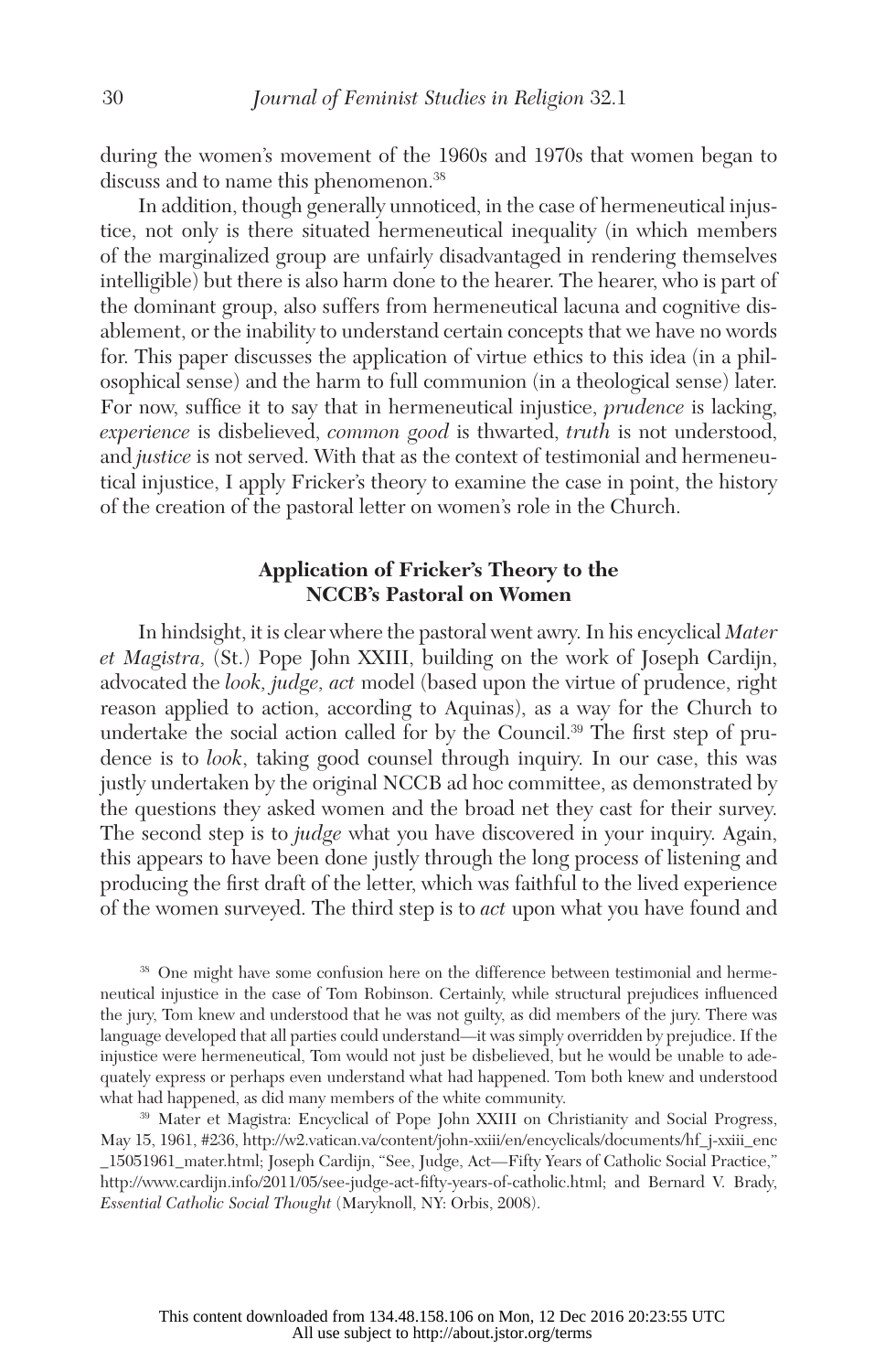judged—and this is where it appears injustice occurred. Recall that at the end of the first draft, the ad hoc committee called for actions, among which were: changing some aspects of Church language; seriously studying and discussing the all-male priesthood and diaconate; offering contrition for past sins against women; and taking on, in Margaret Farley's words, an "attitude of epistemic humility" (the realization that no one is omniscient) when listening to women.<sup>40</sup> Sadly, most of these actions were never undertaken—and some that were, such as substitution of inclusive language in the liturgy, have reverted to where they were before the first draft.

If the ends of virtuous conduct are the common good and human flourishing, the first step in applying Fricker's theory of testimonial and hermeneutical injustice to the pastoral on women would be to recognize that the flourishing of all is diminished by the exclusion of any. Aside from the women who were and are harmed by the actions of the bishops (in being denied their credibility as knowers), those in power are also excluded from the fullest grace of the Catholic communion by their failure to understand the language of marginalized groups.<sup>41</sup> While Fricker depends upon philosophical models of the common good such as Aristotle's, in which the flourishing of the community and the flourishing of individuals are deeply connected, our Catholic tradition of Eucharist makes our mutual dependence even more clear—we are joined, body and soul, with Christ and one another, so the diminishment of any is injurious to all. In this case, it appears that somewhere between the first and fourth drafts, testimonial injustice occurred when some bishop(s) and/or curial official(s) denied the validity of the fourth pillar of Christian ethical reflection, lived experience. We don't have a name to go with the agent or agents who made this decision, but we do know that the words of women were both literally and figuratively erased from later drafts, deemed not credible enough and/or sincere enough to hold truth. At that same stage, women were removed from the hearing process. Thus, hermeneutical injustice occurred also, because those with teaching authority are the ones who have structured our collective ecclesial understanding, and that ecclesial understanding seemed to be the barrier that women could not (and the bishops would not) breech.

Fricker acknowledges that many virtues are historically contingent, and therein lies the question of culpability. The degree of culpability is determined

40 Margaret A. Farley "Ethics, Ecclesiology, and the Grace of Self-Doubt," in *A Call to Fidelity: On the Moral Theology of Charles E*. *Curran*, ed. James J. Walter, Timothy E. O'Connell, and Thomas A. Shannon (Washington, DC: Georgetown University Press, 2002), 55–75. Farley says that theologians must look not only to tradition, Scripture, reason, and their own experiences but to the historical, social, cultural, and spiritual experiences of all the faithful. She urges the leaders of the Church to listen with "epistemic humility" thus "enabling the voices of its members" (60).

<sup>41</sup> When we say that the groups do not understand one another's language, it is not the failure to understand the words but the inability or failure to accept the *experience* conveyed by the words as worthy or valid.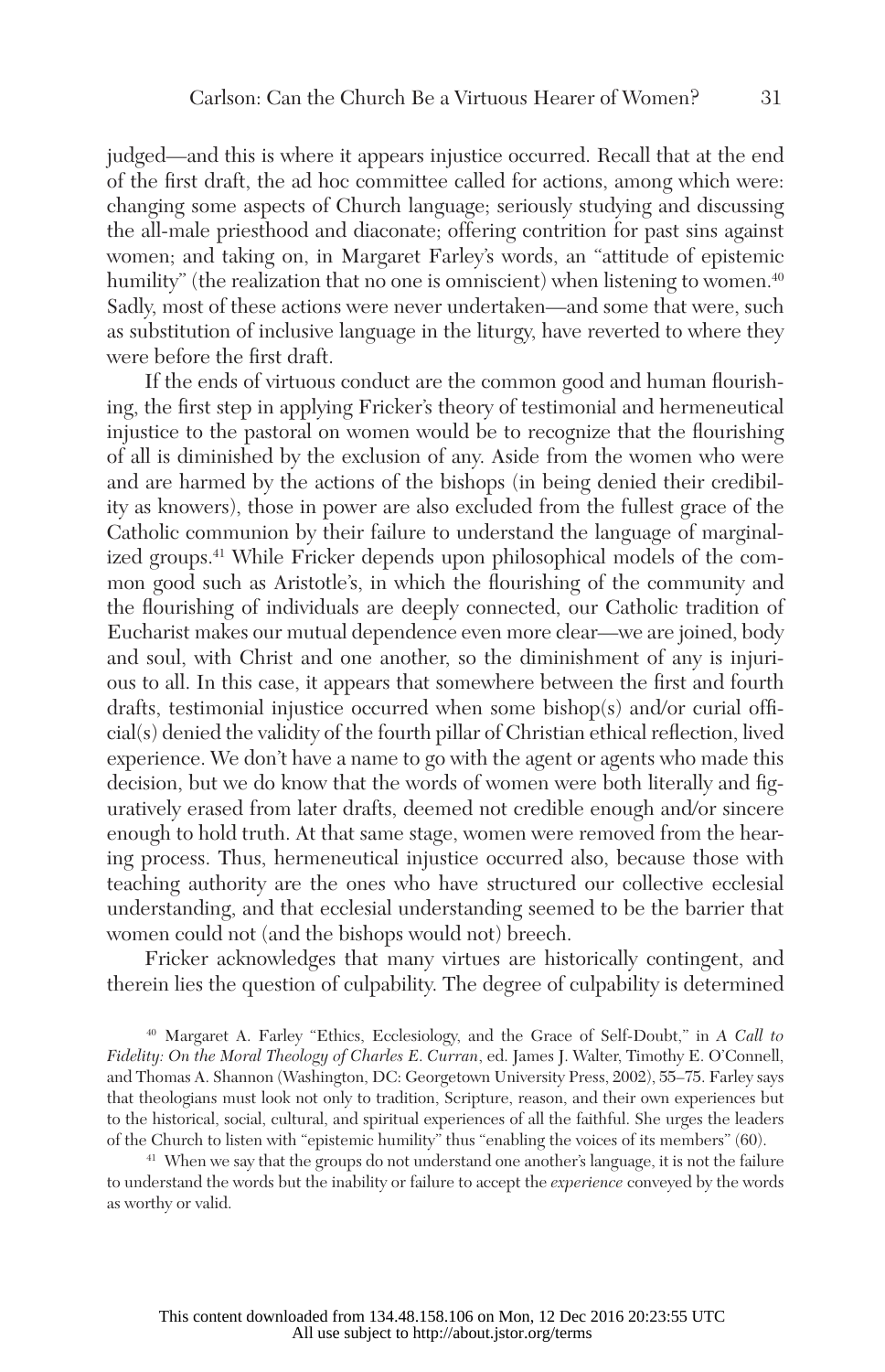by what a reasonable person of the period, practicing prudence or practical wisdom, should have known. Thus, in the case of the bishop's letter, there is culpability on the part of the Church hierarchy in that the initial ad hoc committee acted as virtuous hearers in giving credence to women's experience by listening justly, prudently, and charitably. So, we could have reasonably expected the Vatican hierarchy and the larger group of American bishops to act in the same way. The questions asked of women before the first draft allowed for a correction of historical biases, not just by bringing in women as knowers, but also by having women as partners, along with the historically male hierarchy, among those who were the hearers. Fricker describes the effect of historical biases: "Let us say that when there is unequal hermeneutical participation with respect to some significant area(s) of social experience, members of the disadvantaged group are hermeneutically marginalized. The notion of marginalization is a moral-political one indicating *subordination and exclusion* from some practice that would have value for the participant."42

This may lead to cognitive disablement (an inability to understand or learn in a particular area) of the knower *and* the hearer. This occurs both because the Church may lack a recognition of an experience (such as being a woman) and because all may lack the language or communicative tools to describe the experience. Also, being part of that marginalized group may lead to the stunting of ecclesial development, and due to this gap in understanding and the failure of the dominant Vatican curial culture to remove obstacles and/or build bridges, do epistemological harm to both groups. Thus, women are prevented from having any official standing to articulate their experience. Not only that but they are also removed from both the ecclesial conversation and from the inner circles in which they might become hearers, and so they remain unable to join the dialogue and gain standing. Therefore, the whole Church is prevented from flourishing, and a remedy is called for. Others in the Church have and should propose other solutions: I propose one remedy, virtuous hearing, from Fricker's model.

#### **Applying Fricker's Virtuous Hearing with a Catholic Sensibility**

In looking toward a remedy, I take inspiration from Christian liberation theologies, centered on the dignity of the human person, in which marginalized groups seek their rightful place at the table. Bernard Brady writes that when we look at approaches to questions of social justice, we often ask, "Ought we work to change systems, structures and laws? Or ought we work to change people's hearts and minds?"43 To Brady, it is not an either/or, but a both/and. He

<sup>42</sup> Fricker, *Epistemic Injustice*, 151 (emphasis added).

<sup>43</sup> Brady, *Essential Catholic Social Thought*, 179.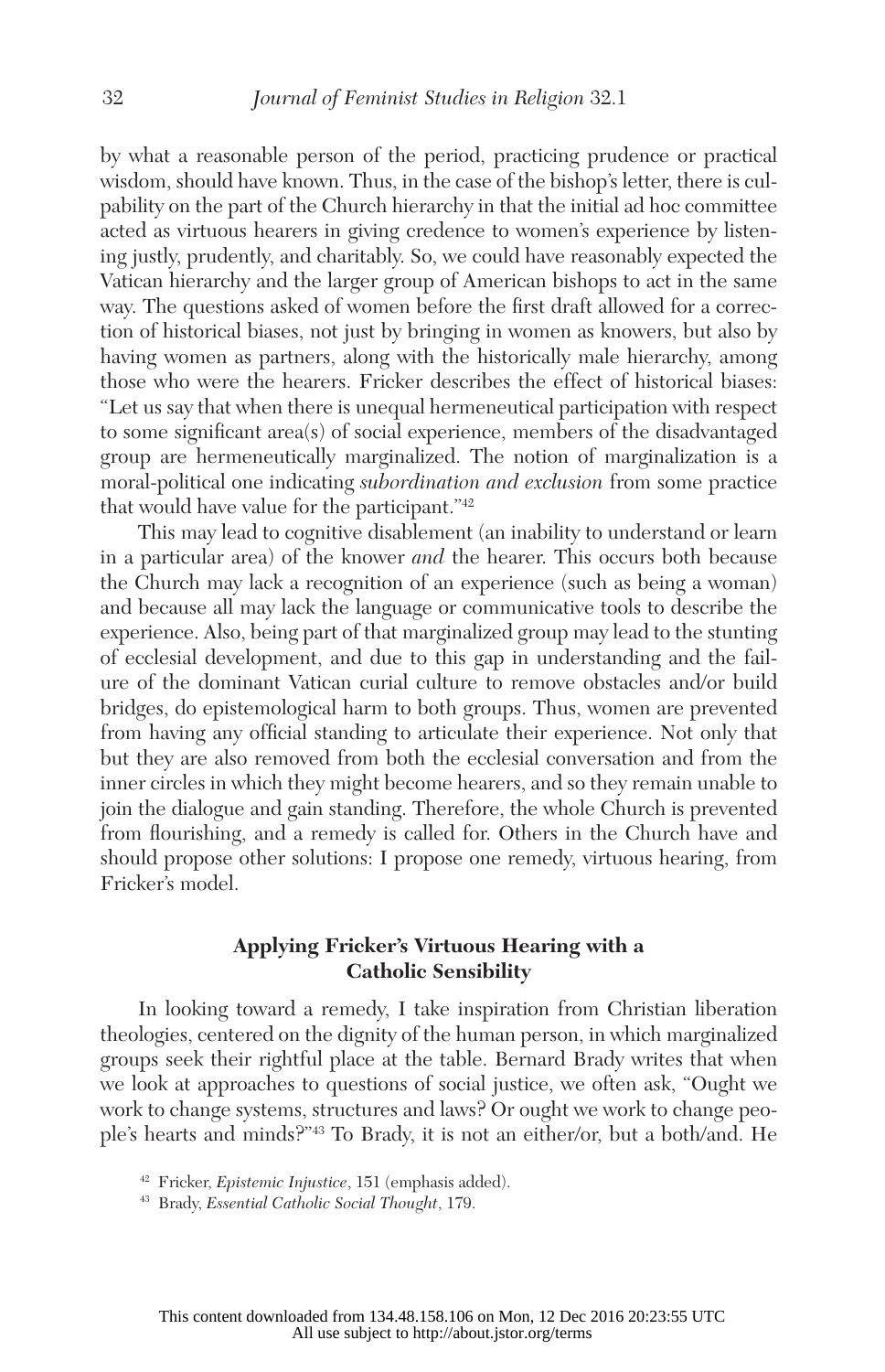addresses the universal good that liberation theologies can bring to the Church, using language that can help us understand how, as Fricker says, "two streams of input—collective and individual—continually generate a person's moral sensibility"<sup>44</sup>

It is no small feat to overcome testimonial and, especially, hermeneutical injustice. Canadian theologian Bernard Lonergan speaks about the difficulty in overcoming our collective blind spots. Much like the danger posed to a researcher in a single blind study, the uncritical, biased mind sees only evidence that confirms its own thinking and beliefs. Lonergan asks, "How is a mind to become conscious of its own bias when that bias springs from a communal flight from understanding and is supported by the whole texture of a civilization?"45

In order to bring about testimonial justice through virtuous hearing, we must realize that "in testimonial exchanges, for hearers and speakers alike, no party is neutral; everybody has a race, everybody has a gender. . . . What is  $\operatorname{needed}$  . . . is a corrective anti-prejudicial virtue that is distinctively reflexive in structure."46 For those who may be part of a hierarchical structure, Fricker warns of the strong role that social identity plays.<sup>47</sup> "The virtuous hearer, then, must be reflexively aware of how the relation between his social identity and that of the speaker is impacting on the intelligibility to him of what she is saying and how she is saying it."<sup>48</sup>

A prerequisite to fighting hermeneutical injustice is being aware of our own identity, and the unconscious rights, privileges, stereotypes, and psychosocial baggage that accompany that identity. While testimonial justice can become reflexive practice, applied to particular subjects, or knowers, hermeneutical injustice must be developed objectively. Fricker says that we need to learn to allow for the possibility that, due to the real, lived experience of another, there might be more than one valid interpretation of truth. This is not the same as pluralism—it merely acknowledges that we have only seen the world through our own eyes. We must go out of our way, above and beyond, to ask if "what the speaker is struggling to articulate *would make good sense if the attempt to articulate it were being made in a more inclusive hermeneutical climate—one without structural identity prejudice. . . .* The guiding ideal is that the degree of credibility is adjusted upwards to compensate for the cognitive and expressive

44 Fricker, *Epistemic Injustice*, 82.

45 Elizabeth A. Morelli and Mark D. Morelli, eds., *The Lonergan Reader* (Toronto: University of Toronto Press, 1997), 39.

46 Fricker, *Epistemic Injustice*, 91. 47 In *Racial Justice and the Catholic Church* (Maryknoll, NY: Orbis, 2010), Bryan Massingale says of the "unconscious" nature of a cultural stereotype that its acquisition may not be explicit: "*It is learned*, *internalized and used without an awareness of its source*" (28). 48 Fricker, *Epistemic Injustice*, 168.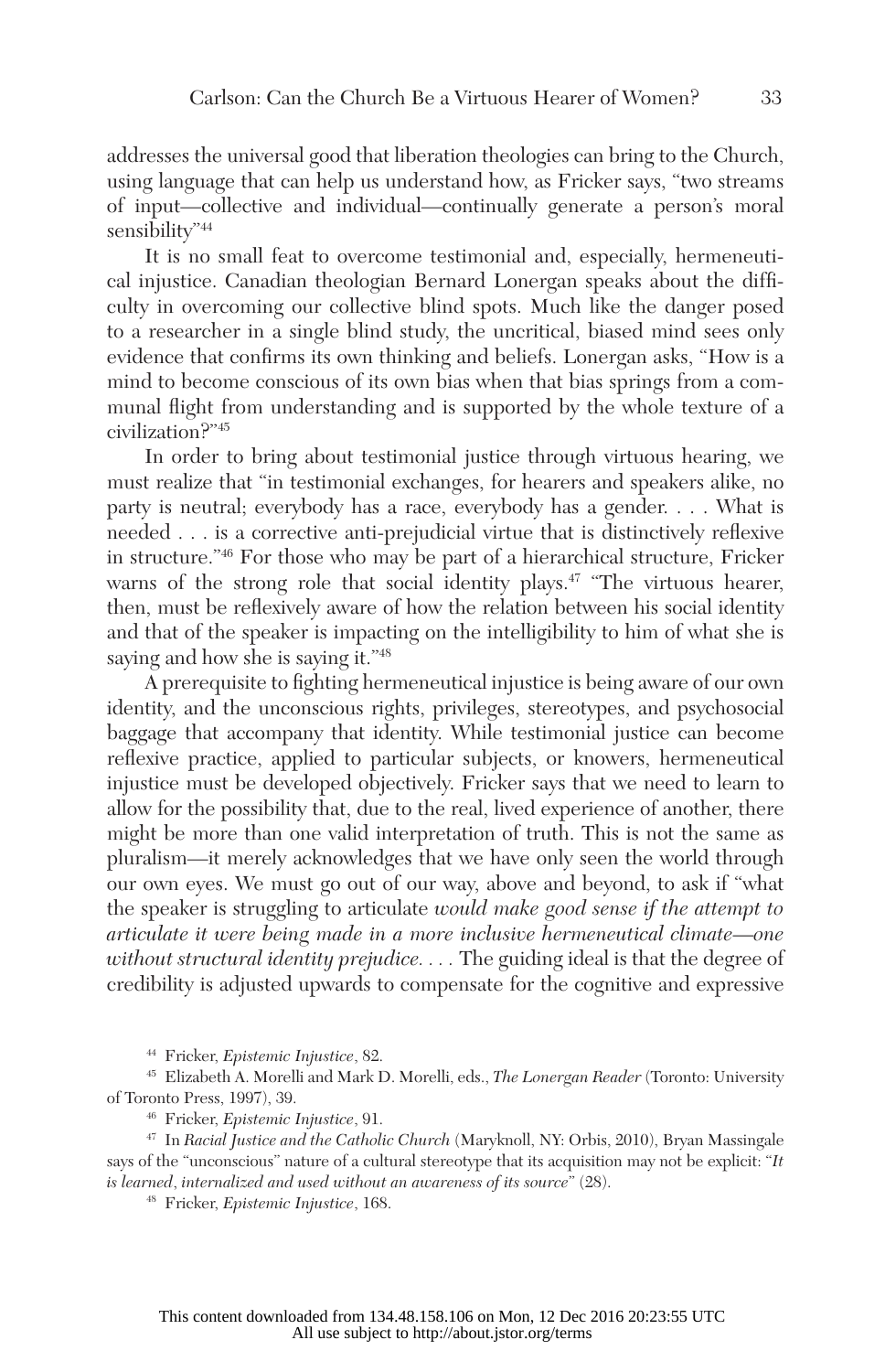handicap imposed on the hermeneutically marginalized."49 This must be done consciously, at first, but, if practiced over time, our sensibility can be reconditioned, through sufficient corrective experience, to become habitual. Might one who practices Farley's epistemic humility, allowing the voices of others to have credence, be on the path to virtuous hearing? How could individual members of the Church, bishops, and the collective of the magisterium begin this difficult task? Each of us needs to cultivate, through both experience and right thinking achieved through prudence, an openness to become moral and ethical people who try to correct for society's identity prejudices.<sup>50</sup>

Fricker says that virtuous hearing can be acquired, like all virtuous behavior, through a purposeful habituation of giving the other the benefit of the doubt. If what the knower says makes good sense and seems to be a truthful account (we should even risk overcompensating toward this end), we should make every attempt to believe her/him. "A reflective, critical social awareness . . . is a corrective anti-prejudicial virtue that is distinctively reflexive in structure . . . and is acquired, through practice, until it becomes second nature."51 She says that the virtuous hearer must train themselves, though dialogue and experience, to have a generous (we might say charitable) disposition toward the knower, and to adjust our credibility upward to correct for hermeneutical marginalization. That the NCCB ad hoc committee appeared to listen generously and with epistemic humility in accepting the accounts that women gave of their lived experience during the period lasting through the writing of the first draft of the pastoral letter on women proves that it could and should have been done at that time and can and must be done now.

It is difficult enough for us to become virtuous hearers as individuals-for institutions, it will be even harder. A commonsense first step (which the NCCB took when gathering information for and writing the first draft) would be that members of the marginalized group (women) be invited to be among the hearers (Church hierarchy). During Pope Francis's papacy, there has been renewed talk regarding women in leadership roles including, perhaps, as cardinals (who, at times in Church history, didn't necessarily need to be ordained).52 But even without women as cardinals, if women are admitted to the top roles that laity can occupy and also invited to be "cultural" advisors to the pope and magisterium, a more open attitude would be likely.

50 For this insight and for my introduction to Fricker, I am indebted to Melissa Shew for a summer 2012 doctoral philosophy seminar at Marquette University.

51 Fricker, *Epistemic Injustice*, 91.

52 See Luke Hanson, SJ, "Cardinal Marx on Francis, the Synod, Women in the Church, and Gay Relationships," *America*, January 22, 2015, http://americamagazine.org/issue/cardinal-marx -francis-synod-women; and Joshua J. McElwee, "Vatican Spokesman: Female Cardinals 'Theoretically Possible,'" *National Catholic Reporter*, November 4, 2013, http://ncronline.org/blogs/ncr -today/vatican-spokesperson-women-cardinals-theoretically-possible.

<sup>49</sup> Ibid., 170.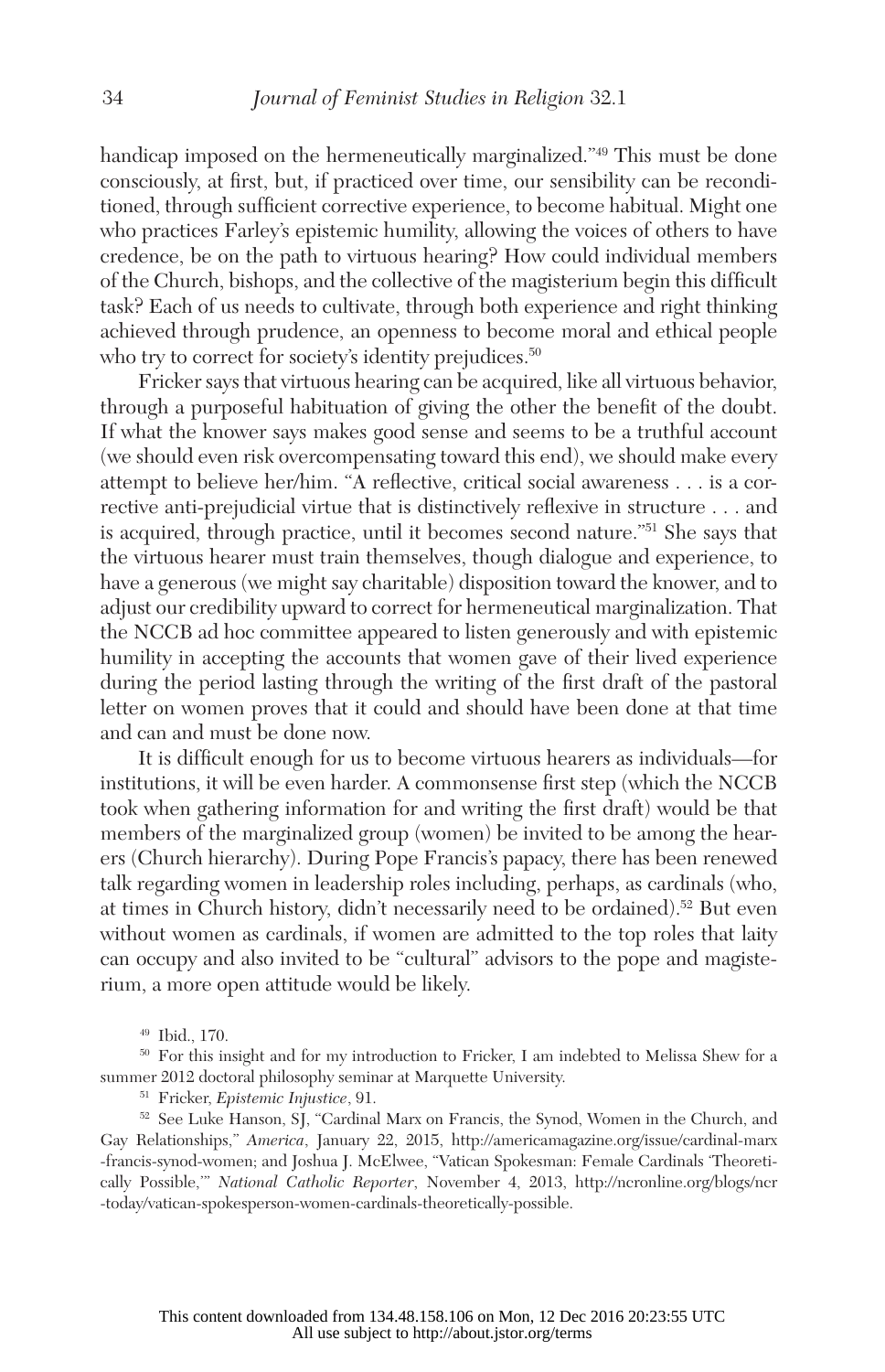Perhaps one of the most palatable ways for the hierarchy to approach virtuous hearing might come through the broadening of an ecclesial process of "reception," a historical, theological concept described by Richard Gaillardetz and others that lies fully within Church tradition.<sup>53</sup> Reception has usually referred to the laity's acceptance or rejection of the teachings of the bishops. But Gaillardetz imagines a more dialogical process. This doesn't negate the teaching role of the bishops—in fact, good teachers change both how and what they teach in response to new discoveries, the experiences of students they are teaching, and the signs of the times. Good teachers listen to and learn from their students. Good teachers also admit mistakes. The bishops themselves alluded to this in the closing section of first draft of the letter, writing, "thus, having heard the word, we must respond with imagination and courage to eradicate *the injustice* which keeps us from the full stature of Christ."<sup>54</sup> Farley agrees that the Church should return to the practice of hearing the faithful and teaching through reception.55 But, in practicing reception, she urges all in the Church to pray for what she calls an underused gift of the Holy Spirit, the grace of selfdoubt. To begin a process of hearing virtuously, Church teaching offices, using that grace of self-doubt, must:

admit past mistakes, refuse to collapse the teaching role of bishops into the teaching role of the papacy, consult widely on moral matters, recognize that discernment is a process, revise procedures for overseeing theological work, and overall, introduce a more communal form of discernment in the Church. . . . The grace of self-doubt is what allows for epistemic humility, the basic condition for communal as well as individual moral discernment. . . . It is unlikely that official moral teachings can be received by members of the church whose experience of moral obligation are dismissed or denied.56

53 In "The Reception of Doctrine: New Perspectives" (in *Authority in the Roman Catholic Church*, ed. Bernard Hoose [Surrey, UK: Ashgate, 2002], 95–114), Richard Gaillardetz describes what the practice might look like in today's Church: "In the first moment, we begin not with laws and doctrines, but with the lived experience and testimony of the Christian community." He continues, "This suggests that the process of doctrinal teaching actually begins with the magisterium *receiving* the lived faith of the people prior to giving that faith any official formulation in law, ritual, or doctrine" (7). It represents a dialogue among the community of the faithful. He points out the benefit of reception to marginalized groups: "The stance of those in Christianity who either 'live in exile' or at least 'in the margins,' for example, those women who feel oppressed and excluded by the tradition—must also be given voice in the process for doctrinal reception" (4).

<sup>54</sup> NCCB, *Partners in the Mystery of Redemption*.<br><sup>55</sup> Farley describes the practice of hearing the faithful and teaching through the process of reception, wherein moral insights of the Church must be "informed, critiqued, nurtured, chastened, but finally freed for communal and individual moral action" ("Ethics, Ecclesiology, and the Grace of Self-Doubt," 66).

56 Ibid., 61, 68–69.